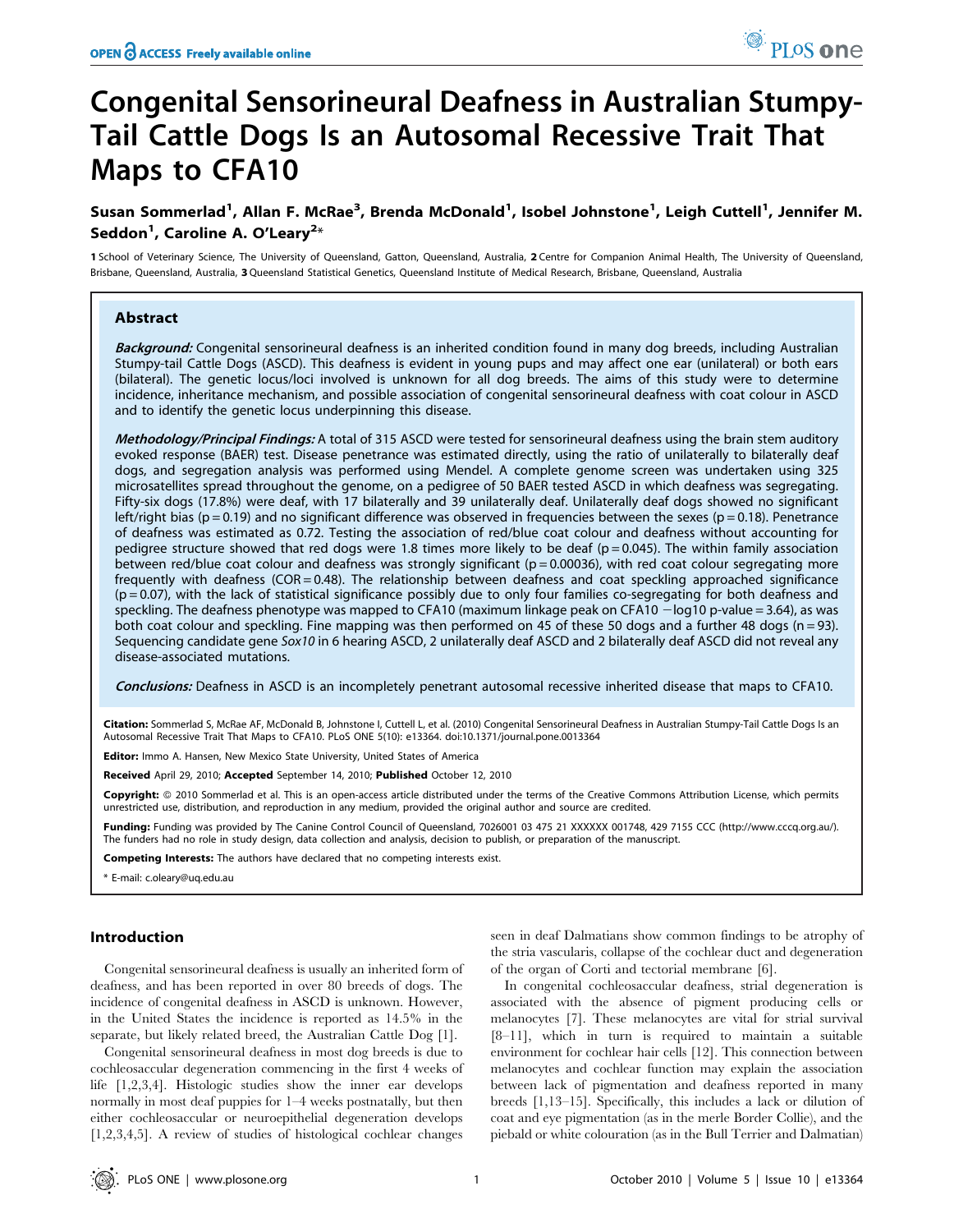[1,13–15]. A study in Australian Cattle Dogs in 2004 found no association between pigmentation and deafness in 293 animals [1], but no work has been published on the ASCD.

While the inheritance mechanism for congenital deafness in dogs has not been definitively confirmed in any large studies, there have been several reports on the possible inheritance mechanism of this disorder in various breeds [16–19]. The large variation within and between breeds in the reported mode of inheritance may be due to heterogeneity in the genetic mechanism among breeds or to the inconsistent use of the gold standard diagnostic method, the brain stem auditory evoked response (BAER) test, to determine phenotype. Many inheritance studies have been performed in Dalmatians, with results reported as involving two recessive genes [20], an autosomal pleiotropic recessive gene with incomplete penetrance [15] (although this study did not use BAER testing), a major recessive gene with a polygenic component [14] and polygenic inheritance [17]. More recently, Muhle et al. (2002) suggested a monogenic inheritance model with incomplete penetrance fitted their data better than the polygenic model [18]. A German study in Dalmatians reported a major recessive gene causing deafness with eye colour as a covariate best explained their data [19]. This latter study also found that while deafness was associated with pigmentation, in many cases deafness could be attributed to a major recessive gene not linked with coat colour or pigmentation.

Genetic studies screening the whole genome are increasingly being used to investigate inherited diseases of dogs. Even using a relatively small numbers of dogs, candidate loci have been identified in diseases involving either a single locus or several loci [21]. However, an analysis restricted to a single breed and a well diagnosed phenotype are prerequisites in investigating a disorder such as sensorineural deafness with apparent heterogeneity among, and perhaps within, breeds. Thus, the aim of this study was to determine the incidence of congenital sensorineural deafness in ASCD in Australia, assess its inheritance mechanism, and investigate its possible association with coat colour in 315 BAER tested animals. Furthermore, using a pedigree of 50 ASCD in which deafness was segregating, we aimed to identify regions of the genome associated with congenital deafness in the ASCD by performing a complete genome screen.

# Results

#### Penetrance and inheritance of deafness

The incidence of congenital sensorineural deafness in the ASCD was 17.8% (56 deaf from 315 tested). Of these, 17 were bilaterally deaf and 39 unilaterally deaf. Of the unilaterally deaf animals, 15 were deaf in the left ear, 23 in the right ear and one had the ear unrecorded, providing no significant evidence for a left/right asymmetry ( $p = 0.19$ ). The ratio of males to females (23 to 33) was not significantly different to that expected by chance (Fisher's exact test,  $p = 0.18$ ). Within each sex, the ratio of bilaterally to unilaterally deaf dogs did not differ significantly (7 bilateral to 16 unilateral for males, 10 bilateral to 23 unilateral for females; Fisher's exact test,  $p = 1$ ). This indicates that the penetrance of deafness does not act in a sex specific manner.

Directly estimating the penetrance of the deafness mutation gave a probability that an individual ear was deaf in a dog with the homozygous deaf genotype of 0.47. Thus, the probability that a dog with the deafness genotype would be deaf in both ears is estimated as 0.22, deaf in one ear as 0.50 and not deaf in either ear as 0.28. This is consistent with the two matings between unilaterally deaf dogs in this pedigree which produced 3 out of 8 and 2 out of 4 puppies with normal hearing.

Examination of the pedigree (Figure S1) suggested an autosomal recessive inheritance mechanism, and this was consistent with segregation analysis. With the directly estimated 72% penetrance, an observed 56 deaf dogs out of 315, and assuming a recessive mode of inheritance, the proportion of dogs that are homozygous for the deaf allele was estimated to be  $0.25$  ( $= 56/0.72/315$ ). Assuming Hardy-Weinberg equilibrium at this locus, the frequency of the deaf allele (the square root of that proportion) would be estimated to be 0.50. However, it is likely that this locus is being actively selected against in the population, which would have the effect of increasing the ratio of heterozygous to homozygous carriers of the locus and resulting in 0.50 being an underestimate of the actual allele frequency.

# Association of deafness with coat colour and some patterns

The relationship between deafness and aspects of the dogs' coat colours were tested in two ways. Firstly, taking a direct approach that ignored pedigree structure, there was a modestly significant relationship between red/blue coat colour and deafness  $(p = 0.045)$ , with red dogs being 1.84 (OR 95% C.I. 0.98 to 3.48) times more likely to be deaf. For both speckling and facial masks, p-values approached significance (0.074 and 0.065 respectively) with speckled dogs being more likely to be deaf  $(OR = 1.77)$  and masked animals less likely to be deaf  $(OR = 0.42)$ .

A second analysis included within-family analysis of the relationship between traits. Of the families who were segregating for deafness, eight also segregated for red/blue coat colour, four for speckling and ten for facial masks. There was a highly significant within-family association between red/blue coat colour and deafness  $(p = 0.00036)$ , with red coat colour segregating more frequently with deafness  $(COR = 0.48)$ . Speckling approached significance in its relationship with deafness  $(p = 0.073)$ , with a speckled coat pattern being inherited more often with deafness  $(COR = 0.31)$ . Facial masking showed a weakly significant segregation with deafness (COR =  $-0.28$ , p = 0.036). However, after correction for the multiple testing on the three traits, only the association between red/blue coat colour and deafness remained significant.

There was a strong relationship between red coat colour and the presence of speckling, with red dogs being approximately thirty times more likely to have speckling than blue dogs (ignoring pedigree structure). There was also strong within-family correlation between coat colour and speckling  $(COR = 0.8, p < 10^{-16})$ . These associations, and the presence of only four families cosegregating for both deafness and speckled pattern, may explain the strongly significant within-family test for the relationship between red/blue coat colour and deafness but not for speckling and deafness.

# Genome wide linkage scan links deafness and coat characteristics to CFA10

The results of the non-parametric linkage scan for deafness shown in Figure 1 have a maximum linkage peak on CFA10  $(-\log_{10} \rho$ -value = 3.64) at marker ZUBECA1. However, the approximate confidence interval for the location of the underlying genetic variant covered much of the chromosome. No other chromosome had a test-statistic above 2.0. The addition of extra markers on CFA10 reduced the location confidence interval to between marker FH34081 and 10.05 cM (Figure 2). The map used was (www.vgl.ucdavis.edu/dogset/DOGSET\_Markers\_ Interpolated.xls). Similarly, the highest linkage peaks for both coat colour and speckling were mapped to this chromosome.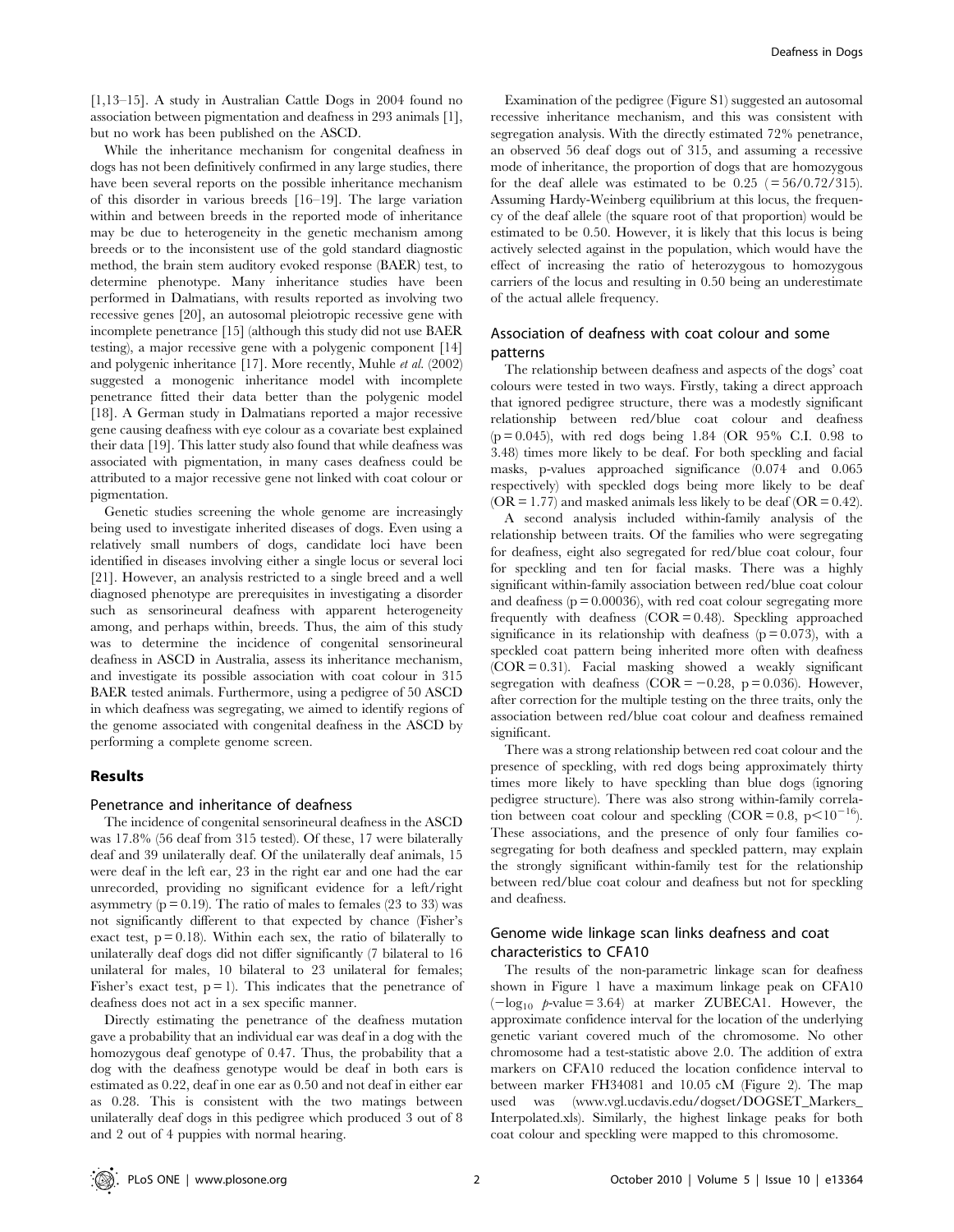

Figure 1. Non-parametric linkage for congenital sensorineural deafness in Australian Stumpy-tail Cattle Dogs to CFA10. Results of the non-parametric linkage scan for congenital sensorineural deafness in Australian Stumpy-tail Cattle Dogs. The maximum linkage peak was found on CFA10 ( $-\log 10$  p-value = 3.64) at marker ZUBECA1. doi:10.1371/journal.pone.0013364.g001

The genotyping of an extra 50 BAER tested individuals in the pedigree resulted in a drop in the test statistics across the chromosome, with the most significant marker providing a  $-\log_{10}$ p-value of 2.35. Despite the reduction in the test-statistic, CFA10 remained the only chromosome in the genome containing a teststatistic greater than two. While the reason for this drop remains unclear, potential explanations are unidentified pedigree errors introduced with the additional animals, phenotype mis-specifica-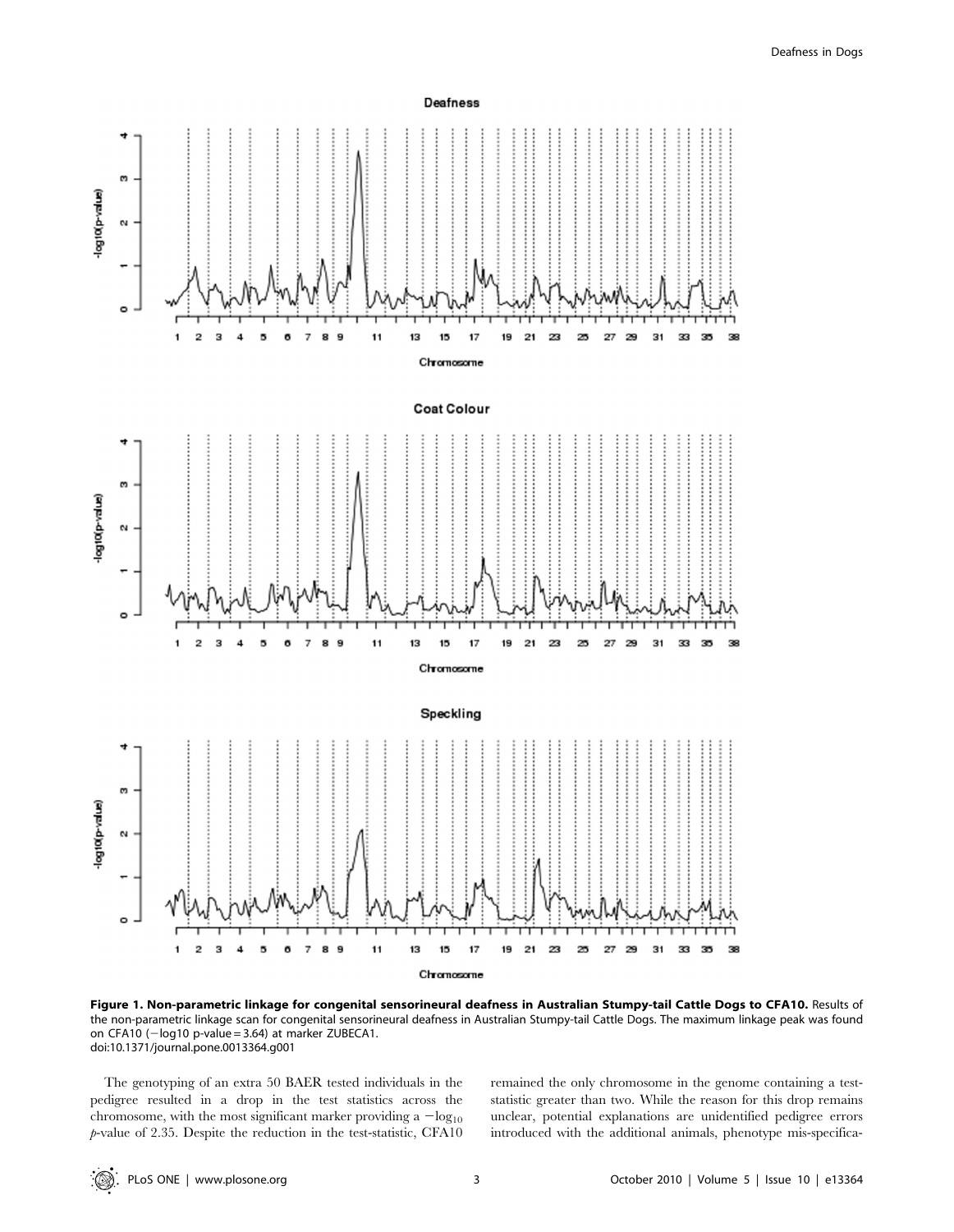

Figure 2. Non-parametric linkage for congenital sensorineural deafness in Australian Stumpy-tail Cattle Dogs to CFA10 between marker FH4081 and 10.05cM. Results of the non-parametric linkage scan for congenital sensorineural deafness in Australian Stumpy-tail Cattle Dogs for chromosome 10. From the genome-scan (solid line), the approximate confidence interval for the location of the underlying genetic variant covers much of the chromosome. The original linkage result is given by the solid line, with the dashed and dotted lines representing the results after the addition of extra markers then additional dogs respectively. Marker positions are indicated at the bottom of the graph (o = marker used in original scan,  $+$  = additional marker). The position of Sox10 is indicated by the vertical line. doi:10.1371/journal.pone.0013364.g002

tion or due to the limitations of the analysis software with very tightly linked markers. Such pedigree errors were difficult to detect with a single chromosome of genotypes due to the combination of low marker diversity and high relatedness between animals. The marker data supported this theory as they showed slightly higher genotype inconsistencies in the additional animals (data not shown).

# Sequencing of the candidate gene Sox10

The gene  $Sox10$ , a candidate gene involved in pigmentation and in deafness in other species and present on CFA10, was sequenced in unilateral, bilateral deaf and hearing dogs. Eighteen SNPs were identified in gDNA in exon and flanking sequences of  $Sox10$  in Australian Stumpy-tail Cattle dogs, however none were clearly associated with the deafness phenotype (Table 1).

# Discussion

#### Penetrance and inheritance mechanism for deafness

In this study, the inheritance of deafness in the Australian Stumpy-tail Cattle Dog was consistent with an autosomal recessive pattern. Recent reports on inherited deafness in Dalmatians also implicate a monogenic [18] or a major recessive gene along with other loci [19]. In a Californian study in Dalmatians, there was evidence for an association between a single major locus with a role in auditory development and deafness. However, heritability was estimated at 0.21, making this locus not the only one responsible for deafness [14]. A subsequent study in 2004 [7], found that the evidence for a single major gene affecting the condition was not conclusive despite a heritability estimate for the phenotype of 0.73, and that this model did not completely explain the inheritance of inherited deafness in this breed. Interestingly, 80% of nonsyndromic prelingual deafness in humans is estimated to be autosomal recessive, with 20% autosomal dominant, 1% Xlinked and  $\leq 1\%$  mitochondrial [22]. Purebred dogs often originate from small numbers of individuals and animals are often bred to close relatives. While this pattern of breeding does not create disease alleles, it does result in high levels of homozygosity, and hence autosomal recessive genetic diseases are common in purebred dogs.

In this study, the direct estimation of the penetrance of deafness, using the ratio of unilateral to bilaterally deaf dogs, was 72%. Thus, there is an estimated 28% chance that a dog homozygous for the deafness-associated mutation was not deaf in either ear. Consequently, families resulting from unilateral deaf×unilateral deaf matings were expected to contain non-deaf puppies, as not all dogs that are homozygous for a mutation causing deafness would be deaf. This occurred in this study and has been reported previously in other breeds [7].

This direct estimate of the penetrance of deafness was calculated assuming that each ear independently developed deafness, and thus whether a carrier was unilaterally or bilaterally deaf occurred at random. Altered premelanocyte migration, maturation or function is likely to be part of the mechanism for deafness in this breed, given the association between coat colour and markings and deafness. Similarly in Dalmatians, an association may occur between congenital sensorineural deafness and a lack of pigmentation and melanocytes in the skin and inner ear [23]. In congenital sensorineural deafness in Dalmatians, as in mouse mutants and white cats, the lack of melanocytes in the stria vascularis occurs in the embryo, and this lack of strial melanocytes leads to dysfunction of potassium channels, subsequent unrecordable endocochlear potentials and consequent severe deafness in the affected ear [23]. Thus, it is likely that the presence or absence of strial melanocytes in deaf ears in breeds with the common cochleosaccular pigment related deafness is a random event in the embryo, and equally likely to occur in either ear in deaf animals.

#### Genome screen deafness identifies locus on CFA10

Results of this linkage study clearly identified a single linkage peak for the congenital deafness phenotype in ASCD on CFA10. No other chromosomes demonstrated significant linkage to deafness. Interestingly, this region of CFA10 contains a good candidate gene, Sry-related Hmg-box gene 10 or Sox10. This gene is involved in Waardenburg-Shah syndrome in humans which includes deafness and hypopigmentation in its phenotype (http:// www.ncbi.nlm.nih.gov/entrez/dispomim.cgi?id=602229). Further,  $Sox10$  is expressed in foetal brain in the rodent [24,25].  $Sox10$  interacts with Mitf [26], and the latter has been identified as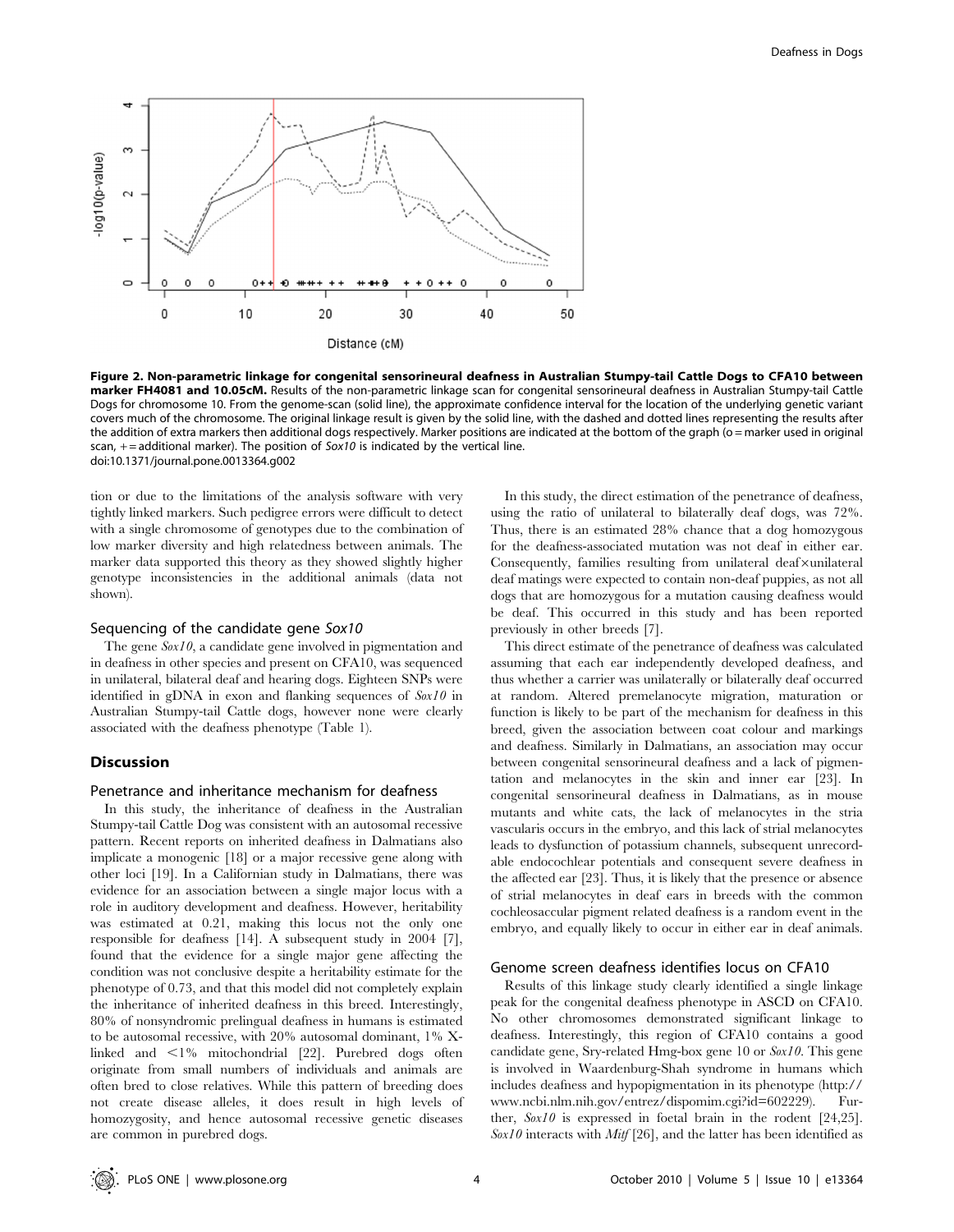Table 1. No association was evident between Sox10 polymorphisms in qDNA from hearing, unilateral and bilaterally deaf Australian Stumpy-tail Cattle Dogs.

| Location               | Hearing<br>red | Hearing<br>blue | <b>Hearing blue</b><br>speckled | Hearing<br>blue | <b>Hearing red</b><br>speckled | Hearing red<br>speckled | Deaf left<br>red speckle | <b>Deaf</b><br>right red | <b>Bilateral</b><br>deaf blue | <b>Bilateral</b><br>deaf red |
|------------------------|----------------|-----------------|---------------------------------|-----------------|--------------------------------|-------------------------|--------------------------|--------------------------|-------------------------------|------------------------------|
| 66 bp before exon 1    | T.             | T.              | T.                              | T.              | T.                             | T                       | T.                       | T.                       | W                             | T                            |
| 44 bp after exon 1     | G              | R               | G                               | R               | No sea                         | A                       | G                        | R                        | No seg                        | G                            |
| 158 inside exon 2      | G              | No seq          | A                               | G               | No seg                         | G                       | G                        | G                        | G                             | G                            |
| 179 bp inside exon 2   | M              | No seg          | C                               | C               | No seq                         | C                       | C                        | C                        | C                             | C                            |
| 65 bp after exon 2     | $\mathsf{R}$   | G               | G                               | $\mathsf{R}$    | $\mathsf{R}$                   | G                       | $\mathsf{R}$             | $\mathsf{R}$             | G                             | R                            |
| 79 bp after exon 3     | del            | No seq          | del                             | No seg          | del                            | A                       | del                      | No seq                   | del                           | del                          |
| 122 bp after exon 3    | T.             | No seq          | K                               | No seq          | T.                             | T.                      | No seg                   | No seq                   | T.                            | T.                           |
| 304 bp prior to exon 4 | <b>7A</b>      | No seg          | <b>7A</b>                       | No seg          | <b>7A</b>                      | 6A                      | <b>7A</b>                | No seg                   | <b>7A</b>                     | <b>7A</b>                    |
| 122 bp prior to exon 4 | G              | No seg          | G                               | No seg          | G                              | G                       | G                        | No seg                   | G                             | $\mathsf{R}$                 |
| 11bp within exon 4     | G              | No seq          | G                               | No sea          | G                              | G                       | G                        | No sea                   | R                             | R                            |
| 98 bp after exon 4     | C              | No seg          | C                               | No seg          | Y                              | C                       | No seg                   | No seq                   | Y                             | Y                            |
| 164/5 bp after exon 4  | del            | No seg          | G                               | No seg          | del                            | A                       | G                        | No seg                   | A                             | G                            |
| 165 bp after exon 4    | T              | No seq          | G                               | No seq          | T                              | G                       | T.                       | No seq                   | G                             | G                            |
| 137 bp before exon 5   | Del            | del             | del                             | del             | del                            | del                     | del                      | del                      | del                           | del                          |
| 134 bp before exon 5   | Del            | del             | del                             | del             | del                            | del                     | del                      | del                      | del                           | del                          |
| 125 bp before exon 5   | A              | del             | del                             | del             | del                            | del                     | A                        | del                      | A                             | A                            |
| 20 bp before exon 5    | Y              | T.              | T.                              | Y               | Y                              | T.                      | Y                        | Y                        | T.                            | Y                            |
| 91 bp after exon 5     | Del            | Del             | del                             | Del             | Del                            | No seg                  | Del                      | Del                      | Del                           | Del                          |

Bp base pair; T = Thymine; W = A or T; G = Guanine; R = A or G; A = Adenine; C = Cytosine; M = A or C; Del = Deletion; No seq = No sequence available; K = G or T; Y C or T. doi:10.1371/journal.pone.0013364.t001

a cause of white spotting [21] and extreme white spotting in some breeds of dogs including the Dalmatian and Bull Terrier [27].

 $Sox10$  acts as an activator of *Mitf*, which controls development and postnatal survival of melanocytes. A  $Sox10$  mouse mutant reduces wildtype  $Sox10$  induction of *Mitf* [26], suggesting hypopigmentation in this model is due to disrupted function of *Mitf.* Sox10 is also vital for neural crest development. Thus, a  $Sox10$ mutation in ASCD could change coat colour, possibly cause white speckling and deafness through a lack of melanocyte function in the inner ear and altered neural crest development. However, sequencing 700bp 5' to the start codon, all predicted exons and at least 100bp of each intron in gDNA did not find any obviously disease-associated variants. Sequencing  $S(x)$  mRNA and investigating regulatory mutations from stria vascularis could be useful in further investigating the possible role of this gene in this phenotype.

Of course,  $S(x)$  is by no means the only gene under the region indicated by the linkage peak. Another plausible candidate is MYH9, which has variants known to cause deafness in humans [28]. However, it is not known to interact with melanocytes, a key component of the biological mechanism of this disease.

#### Relationship to coat colour and some coat patterns

In this study, only weak evidence for the involvement of speckling, that did not survive the correction for multiple testing, was found. The lack of a strongly significant relationship between deafness and the forms of white spotting, or lack of coat pigmentation, evaluated in this study was unexpected given the likely biological mechanism for the disease. However, the weak evidence for the relationship between speckling and deafness in this study is likely to be due to the lack of power afforded by only four families cosegregating for both deafness and speckling in the sample tested.

The ASCD is born with a white coat that darkens at about 3 weeks of age and may start to show a diffuse speckling pattern. It has been suggested that gene/s producing a roaning effect, may be involved in the speckling pattern seen in the Australian Cattle Dog coat [29]. However, the S or white spotting locus has recently been identified as Mitf on CFA20 [21]. While the Mitf locus has been associated with deafness in breeds with white coat spotting in one recent study [30], the genome screen in our study suggests that the locus responsible for speckling in ASCD, if it is associated with deafness in this breed, may be on CFA10.

The origin of deafness in ASCD is unknown, and indeed there is some disagreement about the breed's origins. The ASCD is a uniquely Australian breed reported by dog breeders to have a similar ancestry to the Australian Cattle Dog, which descended from Halls Heelers, a dog produced from crossing the Northumberland Blue Merle Drovers dogs with Dingos [31]. Historically, some dog breeders such as Kaleski, also believed Dalmatian and Australian Kelpies were included in the breeding of the Australian Cattle Dog [32]. Bull Terrier infusions may have also have occurred [33]. Others believe that the ASCD developed from crossing first the Black Bobtail Smithfield and the Dingo, producing the Red Bobtail, and then crossing with the Smooth-haired Blue Merle Collie. However, congenital deafness in the ASCD is not easy to reconcile with an origin from the Smooth-haired Blue Merle Collie as the ASCD does not show the merle colouration or white head patches that are associated with an increased incidence of deafness in other breeds such as the Border Collie [13]. Similarly, the origin of congenital deafness in the ASCD is not easy to reconcile with the white base coat of the Bull Terrier that is associated with congenital deafness in this breed. This white coat colour may be due to alleles of the *Mitf* gene [27] on CFA20. However, in the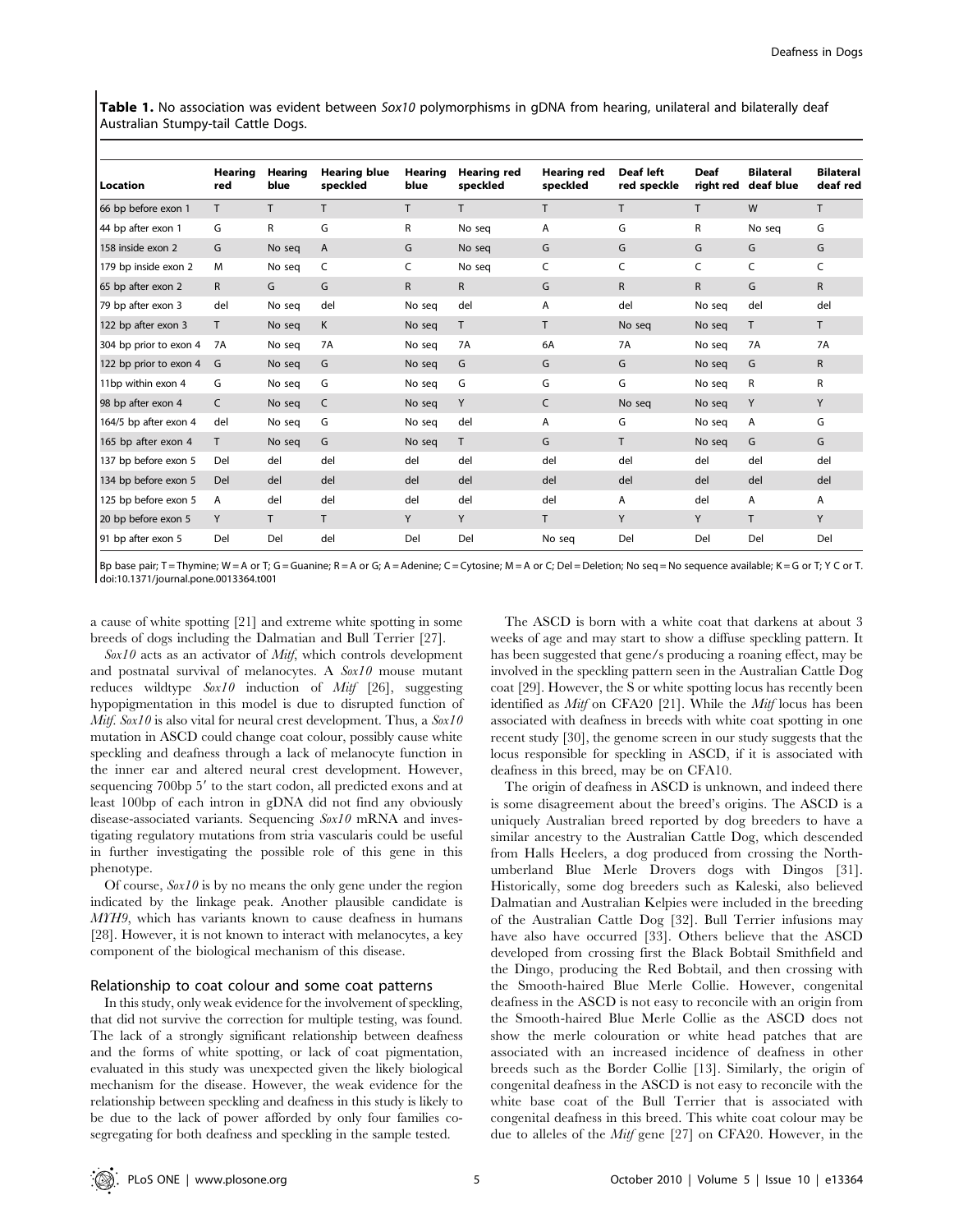current study the speckled coat colour in the ASTCD and deafness appears to be on CFA10.

However, the white base coat in the Dalmatian (with late appearance of dark spots) that is associated with deafness [1], may be similar in origin to the white birth coat (and later appearance of speckled and red/blue coat) of the ASCD. Thus, if the origin of deafness in ASCD was from Dalmatians, this could be consistent with association between deafness in ASCD and the ticking or speckled phenotype.

Interestingly in this study, a highly significant relationship between coat colour and deafness was observed, with red dogs being approximately twice as likely to be deaf than blue dogs. This is a new finding, as previously reported associations between deafness and pigmentation have not included red coat colour [1]. The reason for this association is unclear, however combining the evidence for the linkage between red coat colour and deafness with the evidence for linkage between red coat colour and speckling, these three loci may in fact form a tightly linked cluster in the ASCD.

However, if the red coat colour in ASCD is in fact linked to deafness and speckled coat colour in the ASCD, none of the currently reported loci causing red coat colour, such as the Mc1r locus [29] on CFA5, are the cause of red coat colouration in the ASCD. Interestingly, masks have been reported to be due to an alternate allele of the Mc1r locus, termed Em [29]. The Em allele only needs to be present as a single copy to produce the mask, however the black mask is not visible on blue dogs [29] and the mask in the red ASCD in this study was red not black. It is unknown whether the Em allele is responsible for the facial mask in the ASCD. So while the weak negative relationship found in this study between facial masks and deafness may support this locus as one of possible interest in congenital deafness in the ASCD, no genetic evidence has been published to confirm this. Similarly, neither the second region of the genome associated with red coat colour in dog breeds, the dominantly acting Ay allele at the Agouti locus (ASIP) on CFA24 [29], or the third region containing the K locus on CFA16, which may also cause a red coat indistinguishable from that caused by Mc1r recessive red allele [34], are implicated in red coat and deafness in the ASCD.

Another possible explanation for the association between red coat, speckled coat and deafness in ASCD is that the speckled phenotype may be more highly penetrant in red dogs, which would allow the speckled locus to be unlinked to both the coat colour and deafness loci. These hypotheses could be separated by performing tests of association between deafness and speckling within each coat colour, but would require a larger pedigree.

In summary, congenital sensorineural deafness in the ASCD is an autosomal recessive disease trait with incomplete penetrance. The locus for this disease, the red coat and likely the speckled coat pattern, all map to CFA10 in the ASCD.

# Materials and Methods

# Diagnosis of deafness

Three hundred and fifteen ASCD were examined using BAER testing. Animals under 6 months of age were sedated using 0.05 mg/kg acepromazine (Delvet Ltd, Powers Rd, Seven Hills, NSW Australia) and pethidine HCL 0.5 mg/kg subcutaneously (Hameln Pharmaceuticals Langes Feld 13, Hameln, Germany). Healthy young adult animals over 6 months of age were sedated with medetomidine HCl 5 µg/kg intravenously (Orion Pharma Espoo, Finland). Sedation was reversed after testing with atipamezole HCL 25 µg/kg subcutaneously (Orion Pharma, Espoo, Finland). Animals over five years of age underwent a complete blood count and serum biochemistry health profile and then were tested under a general anaesthetic induced with alfaxaone 1–2 mg/kg intravenously (Jurox Ltd 85 Gardiners Rd Rutherford NSW 2320 Australia) and maintained by intubation administration of isoflurane 1–2% (Bomac Animal Health, 8 Appollo Ave, West Pymble, NSW 2073 Australia) and oxygen.

The BAER testing was performed by two audiologically trained veterinarians (authors Sue Sommerlad and Isobel Johnstone) using an agreed protocol and a Medelec Sapphire 2ME testing system. This method used an alternating click signal of between 2 KHz and 4 KHz at decibel (dB) levels ranging between 30 and 90 dB sound pressure level. The electrode array used leads with 12 mm stainless steel subdermal electrodes. These were placed subcutaneously with the reference lead at the cranial vertex, the recording lead just rostral to the base of the tragus and the ground lead midline in the cranial cervical region. The recorded response was a summation of the response to 1024 clicks delivered at 11 clicks per second and consisted of at least five wave forms, representing stages in the auditory pathway between the auditory nerve and the brain stem in normal dogs [35,36], or no waveforms in deaf ear/s. White noise was delivered to the other ear simultaneously at a level 30 dB lower than the stimulus level. Deafness was unilateral or bilateral and was absolute in the affected ear [16].

#### Coat colour

Pedigrees were collected for all dogs. Details of the animals' coat colour and markings, which were on either a red or blue base coat colour (http://www.ankc.org.au/home/breeds\_details.asp?bid= 203), were recorded. Speckling was used to mean an even distribution of lighter (white) and darker (red or black) hairs all over the body including the undercoat giving a red speckled or blue speckled coat. There could be dark patches on the head, red in the case of the red coat, and black in the blue coat. If these pigmented patches involved one eye or extended over both eyes passing dorso-laterally on the head, they were described as unilateral (one eye) or bilateral masks (both eyes). No dogs were cream, had black body patches, tan marks or blue eyes.

#### Estimation of deafness penetrance

A direct estimation of the penetrance of the deafness mutation was calculated using the numbers of unilaterally and bilaterally deaf dogs. Under the assumption that development of deafness is independent in each ear, the probability that an individual ear in a dog with the deafness genotypes is deaf was estimated as

$$
p = 2N_b/(2N_b + N_u)
$$

where  $N_b$  was the number of bilaterally and  $N_u$  the number of unilaterally deaf dogs. The probability that a dog with the deafness genotype is deaf in both ears was  $p^2$ , deaf in a single ear 2p(1-p) and deaf in neither ear  $(1-p)^2$ .

|                                            | <b>Table 2.</b> Number of phenotyped sire-offspring pairs/trios in |  |
|--------------------------------------------|--------------------------------------------------------------------|--|
| the pedigree used in segregation analyses. |                                                                    |  |

| Sire           |               | <b>Offspring Phenotype</b> |      |  |
|----------------|---------------|----------------------------|------|--|
| Phenotype      | <b>Number</b> | <b>Hearing</b>             | Deaf |  |
| <b>Hearing</b> | 20            | 167                        | 23   |  |
| Deaf           |               |                            | 16   |  |

doi:10.1371/journal.pone.0013364.t002

 $\mathbf{I}$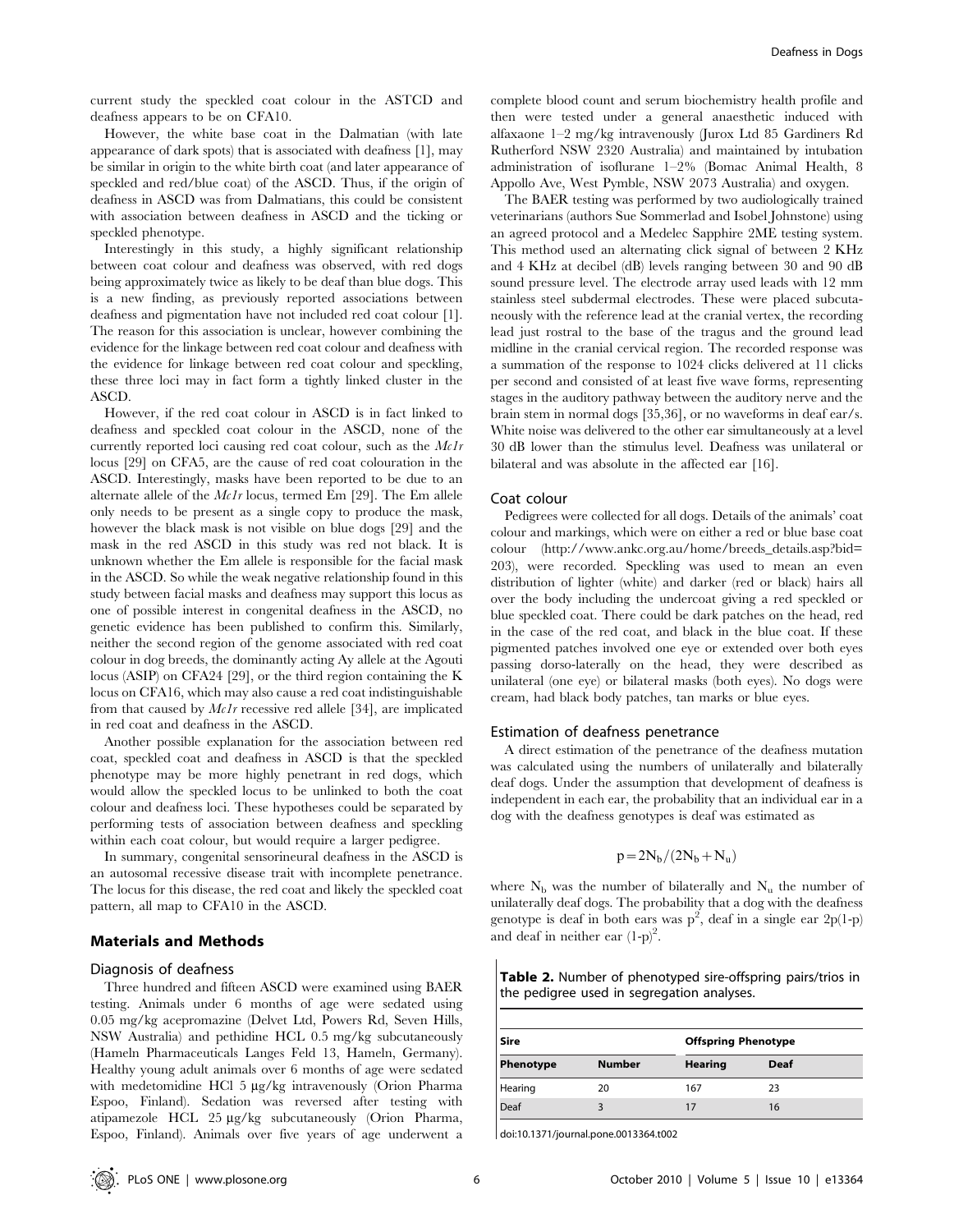Table 3. Number of phenotyped dam-offspring pairs/trios in the pedigree used in segregation analyses.

| Dam       |               | <b>Offspring Phenotype</b> |             |  |
|-----------|---------------|----------------------------|-------------|--|
| Phenotype | <b>Number</b> | <b>Hearing</b>             | <b>Deaf</b> |  |
| Hearing   | 36            | 195                        | 38          |  |
| Deaf      |               | 14                         |             |  |

doi:10.1371/journal.pone.0013364.t003

#### Segregation analysis

The pedigree structure of the 315 phenotyped dogs and an additional one generation of 63 unphenotyped and 1 phenotyped ancestors (64 dogs) was used in the segregation analysis and is given in Figure S1. From the phenotyped individuals in this pedigree, there are 223 links between sires and their offspring and 254 links between dams and their offspring. A detailed description of the phenotypic relationships between parents and their offspring is given in Tables 2–4.

For the segregation analysis, deafness was treated as a dichotomous trait, where unilaterally and bilaterally deaf dogs were combined as affected. In addition to the 315 dogs tested for deafness, a further one BAER tested dog and 63 non-BAER tested dogs, being the first generation of ancestors, were included in the analysis. Segregation analysis was performed using the ''Penetrance Estimation'' in Mendel (v8.0.1) [37], using the logit link function. A single major locus was fitted to the pedigree under both genotypic and recessive models with incomplete penetrance. Given the recessive genetic model, an estimate of the deafness allele frequency was obtained directly from the numbers of deaf animals while ignoring pedigree structure.

# Association of coat colour and deafness

Relationship between deafness and the coat attributes of red/ blue coat colour, speckling, and facial masks were tested in two ways. Firstly we tested for correlation between deafness and the trait of interest using a Fisher's exact test using all dogs. The advantage of this method is that it does not rely on segregation within families, however it ignores the pedigree structure and thus the estimated effect sizes and p-values may be biased. Hence, a second family-based analysis was performed, which tested for cosegregation of coat traits within families, using an approach similar to extensions of the transmission-disequilibrium-test [38]. (Tables 5–7) Taking a nuclear family that segregates for both deafness and the trait of interest, deafness within each individual was coded as 0 for normal hearing and 1 for deafness. This was then adjusted so that the family mean was zero by subtracting the family mean from the individual's value (example in Table 8). A

Table 5. Numbers of, and coat colours in, dogs within nuclear family groups (parents and offspring) used to test for withinfamily tests of genetic correlations between deafness and coat traits.

|          | Hearing/Red    | <b>Hearing/Blue</b> | Deaf/Red | Deaf/Blue |
|----------|----------------|---------------------|----------|-----------|
| Family 1 | $\overline{4}$ | 3                   |          | $\Omega$  |
| Family 2 | $\overline{2}$ | C                   |          | $\Omega$  |
| Family 3 | 2              | 3                   |          | $\Omega$  |
| Family 4 | 1              | 1                   |          | $\Omega$  |
| Family 5 | 1              | 16                  |          | $\Omega$  |
| Family 6 | $\Omega$       | 1                   |          |           |
| Family 7 | $\Omega$       |                     |          | $\Omega$  |
| Family 8 | 3              | 2                   |          | ŋ         |

doi:10.1371/journal.pone.0013364.t005

similar correction was made for the trait of interest. The correlation between the adjusted deafness and the adjusted trait values across all families was then tested for significance.

#### Genome screen

Genomic DNA from all 50 ASCD (7 bilaterally deaf, 6 unilaterally deaf in the left ear, 7 unilaterally in the right ear, 1 unilaterally deaf in unrecorded ear, and 29 normally hearing dogs) was extracted from peripheral blood collected in EDTA using a salting-out extraction method [39].

A panel of 325 microsatellite markers [40] (Table S1) were amplified in multiplex PCR using a M13 fluorescently-labelled protocol [41]. Multiplex optimisation was verified by consistency with singleplex reactions. Each multiplex reaction contained 10 ng of genomic DNA, 5 µl of HotStarTaq Multiplex Mastermix (QIAGEN, Germany), and  $0.05-0.3 \mu M$  of each forward, reverse primer and M13 primers labelled with 6-fam (Geneworks, Australia), Ned Vic or Pet (ABI, USA), and Q solution  $(0-2\times)$  $(OIAGEN, Germany)$  in a 10  $µI$  reaction volume. Thermocycling conditions were 95 $\degree$ C for 15 min followed by 35 cycles of 94 $\degree$ C 30 s,  $55-65^{\circ}$ C 90 s,  $72^{\circ}$ C 60 s then one cycle of 60<sup>o</sup>C for 30 min. Fragment separation was carried out on an  $3130\times1$  Genetic Analyzer (ABI Biosystems, USA) according to the manufacturer's recommendations. Data analysis was carried out using Genemapper software version 3.7 (ABI Biosystems, USA).

# Analysis of genome screen

Marker inheritances that were incompatible with the pedigree data were removed using PedCheck v1.00 [42]. Four dogs showed consistently large numbers of marker inheritance issues across the

Table 4. Number of phenotyped parent-offspring pairs/trios in the pedigree used in segregation analyses.

| Phenotype |         | Number of Matings (involving #sires, #dams) | <b>Offspring Phenotype</b> |      |
|-----------|---------|---------------------------------------------|----------------------------|------|
| Sire      | Dam     |                                             | Hearing                    | Deaf |
| Hearing   | Hearing | 36 (18, 31)                                 | 142                        | 20   |
| Hearing   | Deaf    | 3(3, 3)                                     |                            |      |
| Deaf      | Hearing | 5(3, 5)                                     |                            | 10   |
| Deaf      | Deaf    | 2(2, 2)                                     |                            | 6    |

doi:10.1371/journal.pone.0013364.t004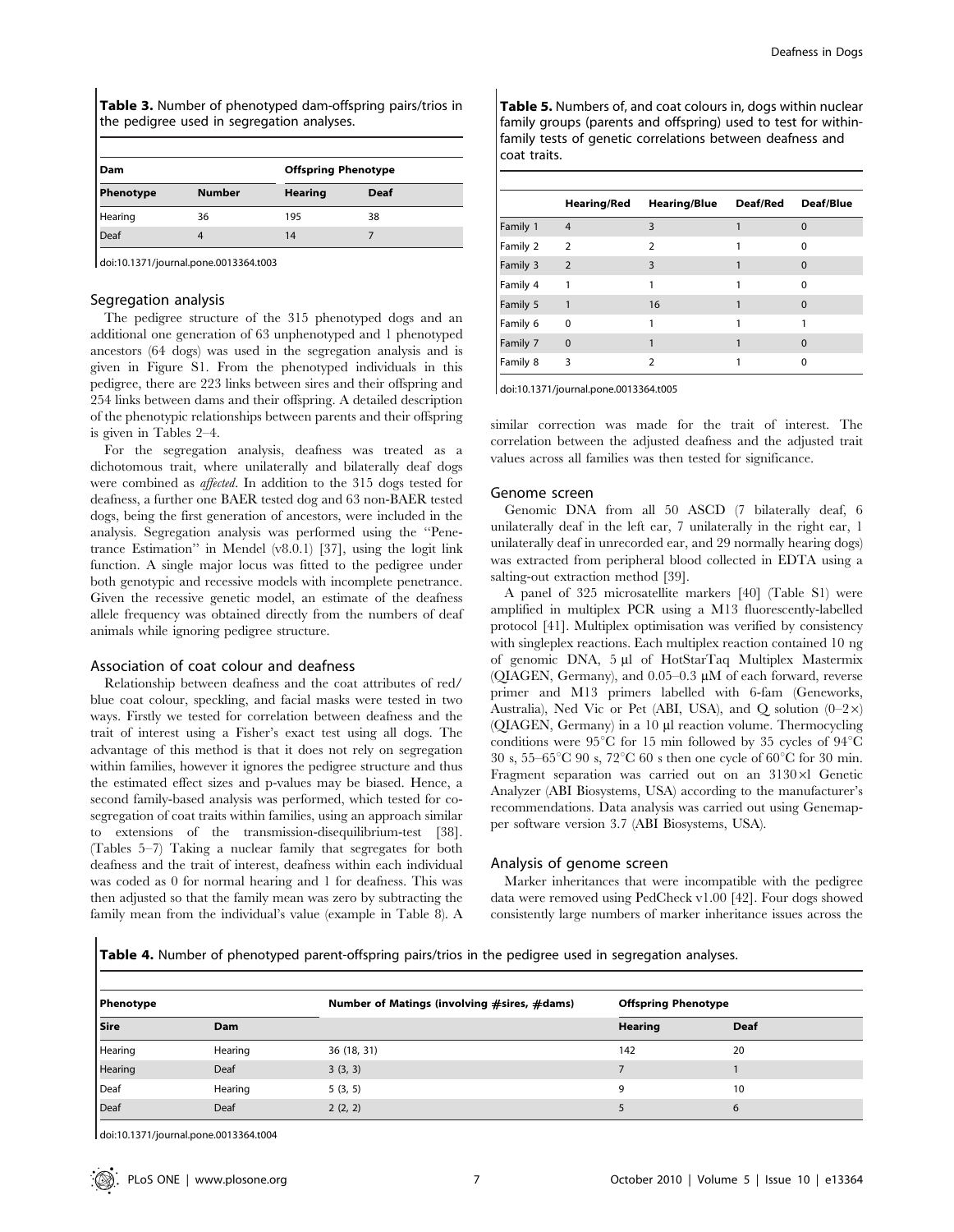Table 6. Numbers of, and coat speckling in, dogs within nuclear family groups (parents and offspring) used to test for within-family tests of genetic correlations between deafness and coat traits.

|          | Hearing/<br>Plain | Hearing/<br>Speckled | Deaf/<br>Plain | Deaf/<br>Speckled |
|----------|-------------------|----------------------|----------------|-------------------|
| Family 1 |                   |                      |                |                   |
| Family 2 |                   | 6                    | o              |                   |
| Family 3 | 16                |                      | $\Omega$       |                   |
| Family 4 |                   |                      |                |                   |

doi:10.1371/journal.pone.0013364.t006

genome, indicating either a pedigree error or sample mix-up, and were removed from the analysis. The expected marker order was confirmed using the ''flips'' option of Cri-Map v2. (http://linkage. rockefeller.edu/soft/cripmap/4). Non-parametric linkage mapping was performed using SimWalk2 v2.91 (http://www.genetics.ucla. edu/software/) using the ENTROPY statistic. For computational tractability, only the genotyped individuals and their first-degree ancestors, giving a total of 78 individuals (46 genotyped) across two families, were included in the analysis pedigree.

#### Finescale mapping on CFA10

Following initial analysis that indicated linkage around the ZUBECA1 marker on CFA10, thirty microsatellites were selected from publicly available databases (http://www.vgl.ucdavis.edu/ dogset/) in the 25–55Mb region, selecting every  $15<sup>th</sup>$  microsatellite. A list of primers used is available in Table S2. Microsatellites were amplified in seven optimised multiplex PCR as described above. An additional BAER tested 50 dogs were genotyped at these markers. These primarily represented first-degree relatives to the dogs genotyped for the genome-wide scan. In this analysis a further one dog was removed from the original genotyped 50 dogs, and two were removed from the second 50 genotyped dogs, as they showed consistently large numbers of marker inheritance issues across the genome. The pedigree used for the fine mapping consisted of the 93 genotyped animals and 36 first-degree ancestors across two independent families.

Table 7. Numbers of, and presence of masking in, dogs within nuclear family groups (parents and offspring) used to test for within-family tests of genetic correlations between deafness and coat traits.

|           | Hearing/<br>Plain | Hearing/<br><b>Masked</b> | Deaf/<br>Plain | Deaf/<br><b>Masked</b> |
|-----------|-------------------|---------------------------|----------------|------------------------|
| Family 1  | 6                 |                           |                | $\Omega$               |
| Family 2  | $\overline{2}$    | $\overline{2}$            |                | $\Omega$               |
| Family 3  | $\overline{2}$    | 1                         | $\overline{4}$ | $\Omega$               |
| Family 4  | $\overline{4}$    | $\Omega$                  | $\Omega$       | 1                      |
| Family 5  | $\overline{4}$    | 1                         | 1              | $\Omega$               |
| Family 6  | $\Omega$          |                           | 1              | 0                      |
| Family 7  | $\overline{4}$    | 1                         | 1              | $\Omega$               |
| Family 8  | 3                 | 5                         |                | $\Omega$               |
| Family 9  | 1                 | 3                         |                | $\Omega$               |
| Family 10 |                   |                           |                | ი                      |

doi:10.1371/journal.pone.0013364.t007

Table 8. Example coding for the within-family test for association between deafness and speckling.

| <b>Individual</b> | Deaf®    | Speckled <sup>®</sup> | Adjusted<br><b>Deafness</b> | <b>Adjusted Speckling</b> |
|-------------------|----------|-----------------------|-----------------------------|---------------------------|
| Dog 1             | $\Omega$ | $\Omega$              | $-0.5$                      | $-0.25$                   |
| Dog 2             |          | $\Omega$              | 0.5                         | $-0.25$                   |
| Dog 3             |          |                       | 0.5                         | 0.75                      |
| Dog 4             | 0        | $\Omega$              | $-0.5$                      | $-0.25$                   |
| Mean              | 0.5      | 0.25                  |                             |                           |

\* Coding: 0 = absent, 1 = present.

The adjusted values are calculated by subtracting the family mean from the phenotypic value. The correlation between the adjusted values is a robust test of genetic association between the traits. doi:10.1371/journal.pone.0013364.t008

Due to the tight linkage between the additional markers, SimWalk2 had difficulties accurately sampling from the entire sample space. To help rectify this, the analysis was repeated 100 times and the average p-value over all runs was calculated. Repeating this procedure provided QTL profiles that were very similar (data not shown), indicating that the 100 repeats were adequate to achieve good coverage of the sample space. One marker was excluded from the analysis due to a lack of linkage to its expected surrounding markers.

#### Sequencing of candidate gene Sox10

A candidate gene approach was undertaken once initial linkage from the genome screen was identified to CFA10, and Sox10 was selected due to its involvement in deafness in humans.  $S(x10)$  exons were predicted by aligning XM\_538379.2| PREDICTED: Canis familiaris gene similar to SRY (sex determining region Y)-box 10 (LOC481258), with mRNA sequence from Cfa10\_WGA3 Canis familiaris chromosome 10 genomic contig (genome contig released in May 2005; CanFam2.0). The alignment was performed in Spidey (www.ncbi.nlm.nih.gov/spidey/). Sequencing of the five exons predicted in this gene and over 700bp of the putative promoter sequence 5' to the start codon, was carried out in 10 of the 50 BAER typed individuals. These 10 included four deaf dogs (2 bilaterally deaf, 2 unilaterally deaf) and 6 dogs with normal hearing. Of the bilaterally deaf dogs, both were blue with no speckling and of the unilaterally deaf dogs, both were red with speckling. The 6 hearing dogs included blue dogs with both speckling and non-speckling and red dogs with speckling (Table 1).

Sequencing of this gene was carried out in eight fragments, and using gDNA. Due to the difficult nature of the  $Sox10$  sequence (GC content 55–74% for most exons), PCR amplification was undertaken using several different taq polymerases and cycling annealing temperatures (Table S3) and primers from the DOGSET of UC Davis (http://www.vgl.ucdavis.edu/dogset/) with one additional primer designed using Primer3.0 http://frodo. wi.mit.edu/primer3/. DNA sequencing was performed using an ABI  $3130\times$ l Genetic Analyzer (Applied Biosystems) with Big Dye 3.0 chemistry, after which sequences were edited and assembled using ChromasPro (Technelysium, Australia). Sequence analysis was performed using MEGA version 4.0 [43].

## Supporting Information

Figure S1 Multigenerational Australian Stumpy-tail Cattle Dog pedigree in which deafness is segregating. Graphical depiction of the multigenerational pedigree used in the segregation analysis.